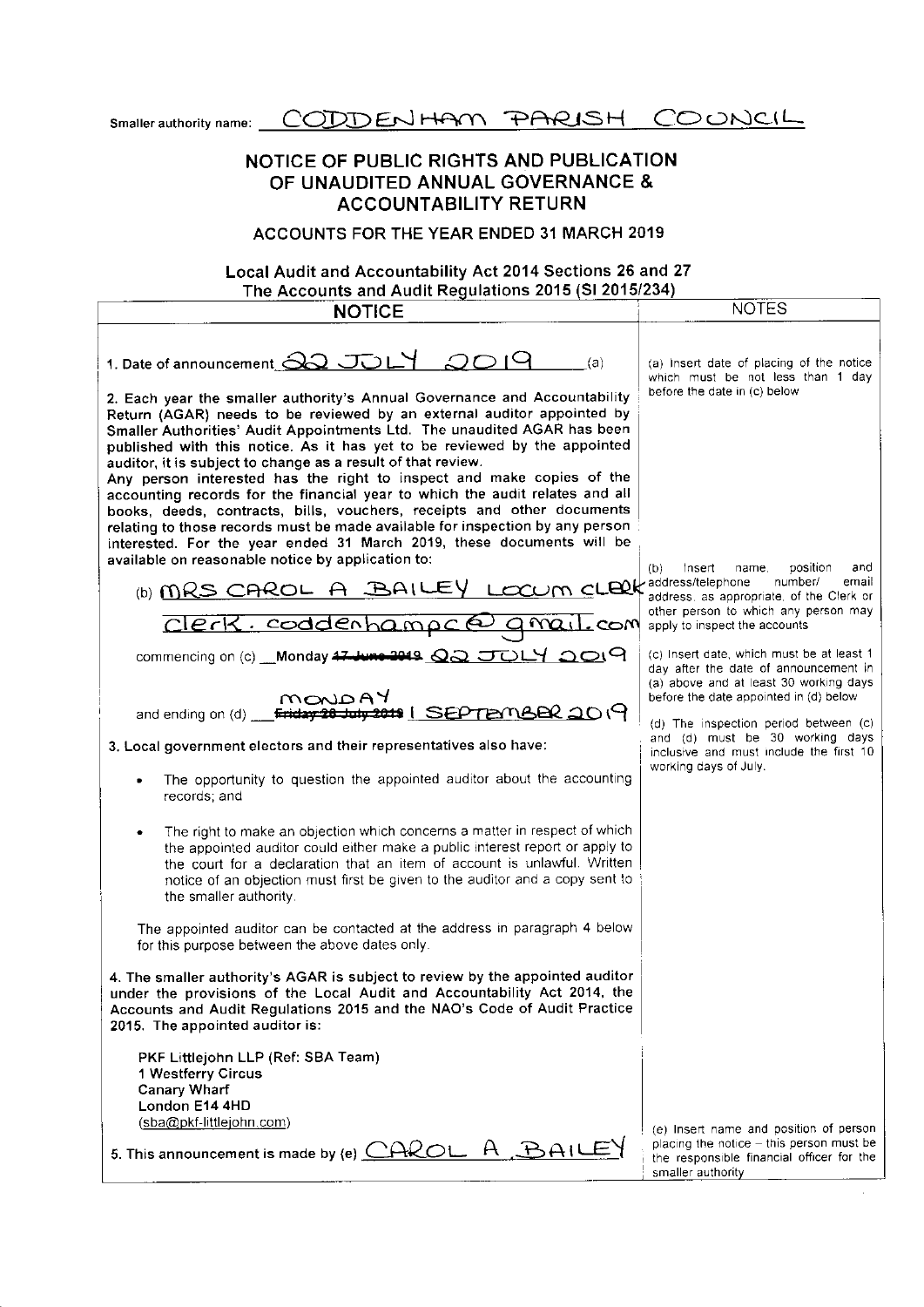## LOCAL AUTHORITY ACcOUNTS: A SUMMARY oF YOUR RIGHTS

### Please note that this summary applies to all relevant smaller authorities, including local councils, internal drainage boards and 'other'smaller authorities.

#### The basic position

The Local Audit and Accountability Act 2014 (the Act) governs the work of auditors appointed to smaller authorities. This summary explains the provisions contained in Sections 26 and 27 of the Act. The Act and the Accounts and Audit Regulations 2015 also cover the duties, responsibilities and rights of smaller authorities, other organisations and the publlc concerning the accounts being audited.

As a local elector, or an interested person, you have certain legal rights in respect of the accounting records of smaller authorities. As an interested person you can inspect accounting records and related documents lf you are a local governmeni elector for the area to which the accounts relate you can also ask questions about the accounts and object to them. You do not have to pay directly for exercising your rights. However, any resulting costs incurred by the smaller authority form part of its running costs. Therefore, indirectly, local residents pay for the cost of you exercising your rights through their council tax.

#### The right to inspect the accounting records

Any interested person can inspect the accounting records. which includes but is not limted to local electors. You can inspect the accounting records for the financial year to which the audit relates and all books, deeds, contracts, bills, vouchers, receipts and other documents relating to those records You can copy all, or part, of these records or documents. Your inspection must be about the accounts, or relate to an item in the accounts. You cannot, for example, inspect or copy documents unrelated to the accounts, or that include personal information (Section 26  $(6) - (10)$  of the Act explains what is meant by personal information). You cannot inspect information which is protected by commercial confidentiality. This is information which would prejudice commercial confidentiality if it was released to the public and there is not, set against this, a very strong reason in the public interest why it should nevertheless be disclosed.

When smaller authorities have finished preparing accounts for the financial year and approved them, they must publish them (including on a website). There must be a 30 working day period, called the 'period for the exercise of public rights', during which you can exercise your statutory right to inspect the accounting records. Smaller authorities must tell the public, including advertising this on their website, that the accounting records and related documents are available to inspect. By arrangement you will then have 30 working days to inspect and make copies of the accounting records. You may have to pay a copying charge. The 30 working day period must include a common period of inspection during which all smaller authorities' accounting records are available to inspect. This will be 1-12 July 2019 for 2018/19 accounts. The advertisement must set out the dates of the period for the exercise of public rights, how you can communicate to the smaller authority that you wish to inspect the accounting records and related documents, the name and address of the auditor, and the relevant legislation that governs the inspection of accounts and objections.

# The right to ask the auditor questions about the accounting records

You should first ask your smaller authority about the accounting records, since they hold all the details. lf you are a local elector, your right to ask questions of the external auditor is enshrined in law However, while the auditor will answer your questions where possible, they are not always obliged t0 do so. For example, the question might be better answered by another organisation, require investigation beyond the auditor's remit, or involve disproportionate cost (which is borne by the local taxpayer). Give your smaller authority the opportunity first to explain anything in the accounting records that you are unsure about. lf you are not satisfied with their expianation you can question the external auditor about the accounting records.